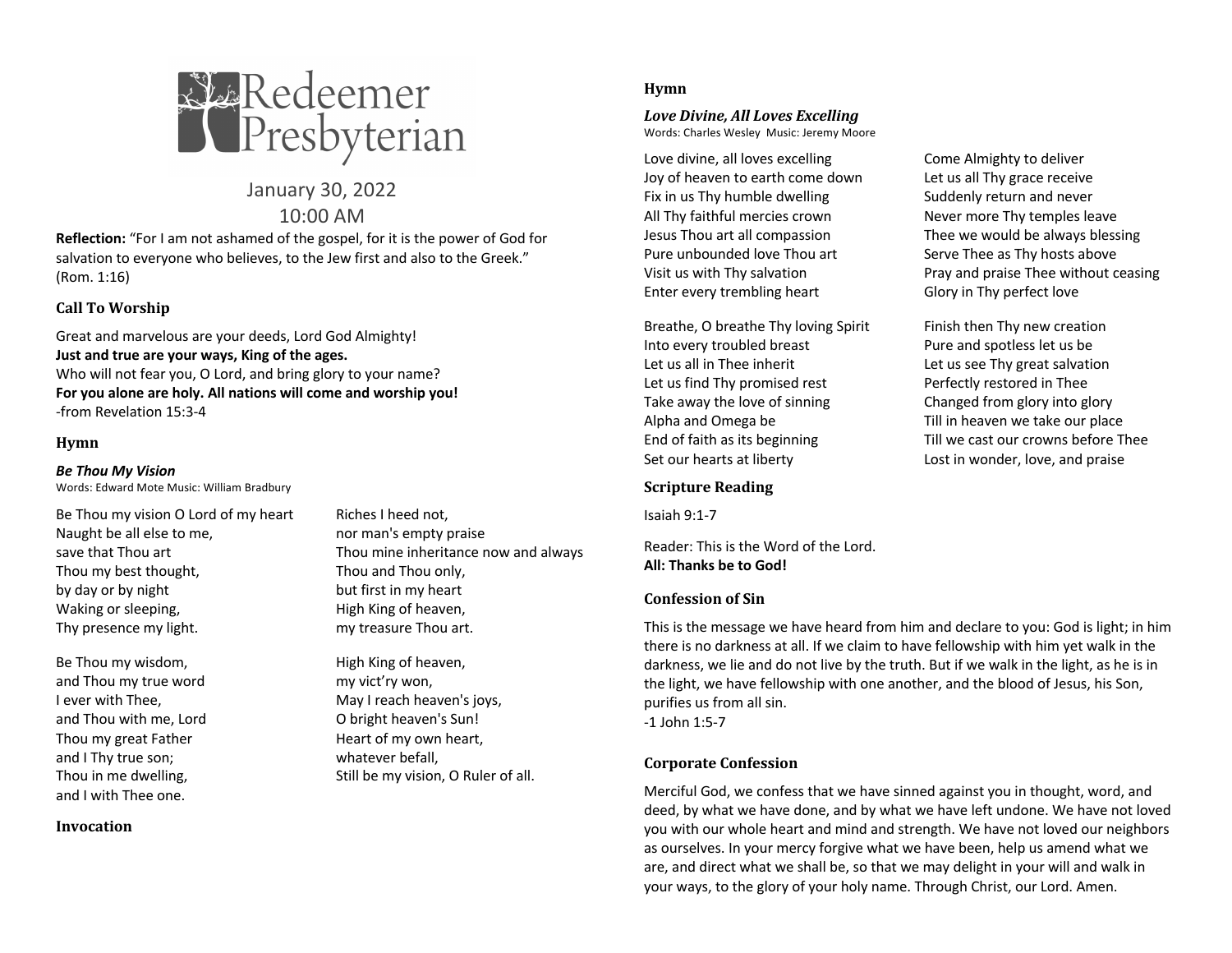#### **Silent Confession**

#### **Assurance of Pardon**

You did not receive a spirit of slavery to fall back into fear, but you have received a spirit of adoption. When we cry, "Abba! Father!" it is that very Spirit bearing witness with our spirit that we are children of God, and if children, then heirs, heirs of God and joint heirs with Christ. -Romans 8:15-17

#### **Hymn**

## *How Deep the Father's Love For Us*

Words & Music: Stuart Townsend

How great the pain of searing loss, I will not boast in anything The Father turns His face away No gifts, no power, no wisdom As wounds which mar the chosen One, But I will boast in Jesus Christ Bring many sons to glory **His death and resurrection** 

My sin upon His shoulders **I cannot give an answer** Ashamed I hear my mocking voice, But this I know with all my heart Call out among the scoffers His wounds have paid my ransom

**Children's Story** *"*Bible Stories *Every* Child Should Know," by Kenneth N. Taylor

### **Prayer**

At the conclusion of prayer pray the Lord's Prayer in unison:

Our Father, who art in heaven, hallowed be Thy Name. Thy kingdom come, Thy will be done, on earth as it is in heaven. Give us this day our daily bread, and forgive us our debts as we forgive our debtors. Lead us not into temptation, but deliver us from evil, for Thine is the kingdom, and the power, and the glory, forever. Amen.

### **Sermon**

"A Great Light in Galilee" Matthew 4:12-25 Wayne Shelton

**Hymn of Response**

*Is He Worthy?* Words & Music: Andrew Peterson and Ben Shive

Do you feel the world is broken? Does the Father truly love us? **We do. He does.** Do you feel the shadows deepen? Does the Spirit move among us? We do. **He does.** He does. But do you know that all the dark And does Jesus our Messiah Won't stop the light from getting through? Hold forever those He loves? We do. **He does.** He does. Do you wish that you could Does our God intend to dwell see it all made new? again with us? We do. **He does.** He does.

Is all creation groaning? All: **It is.** It is anyone worthy? Is a new creation coming? Is anyone whole? **It is.** It is anyone able to break the seal Is the glory of the Lord and open the scroll? To be the light within our midst? The Lion of Judah **It is.** who conquered the grave Is it good that we remind He is David's root ourselves of this? And the Lamb who died **It is.** to ransom the slave.

Is anyone whole? To God to reign with the Son. Is anyone able to break the seal Is He worthy? Is He worthy? The Lion of Judah Is He worthy? who conquered the grave Is He worthy? He is David's root Is He worthy of this? And the Lamb who died he is set the is! to ransom the slave. Is He worthy? Is He worthy? Of all blessing and honor and glory? Is He worthy of this? He is.

From ev'ry people and tribe, All: every nation and tongue Is anyone worthy? He has made us a kingdom and priests and open the scroll? Of all blessing and honor and glory?

# How deep the Father's love for us, It was my sin that held Him there How vast beyond all measure Until it was accomplished That He should give His only Son His dying breath has brought me life To make a wretch His treasure I know that it is finished

Behold the Man upon a cross, Why should I gain from His reward?